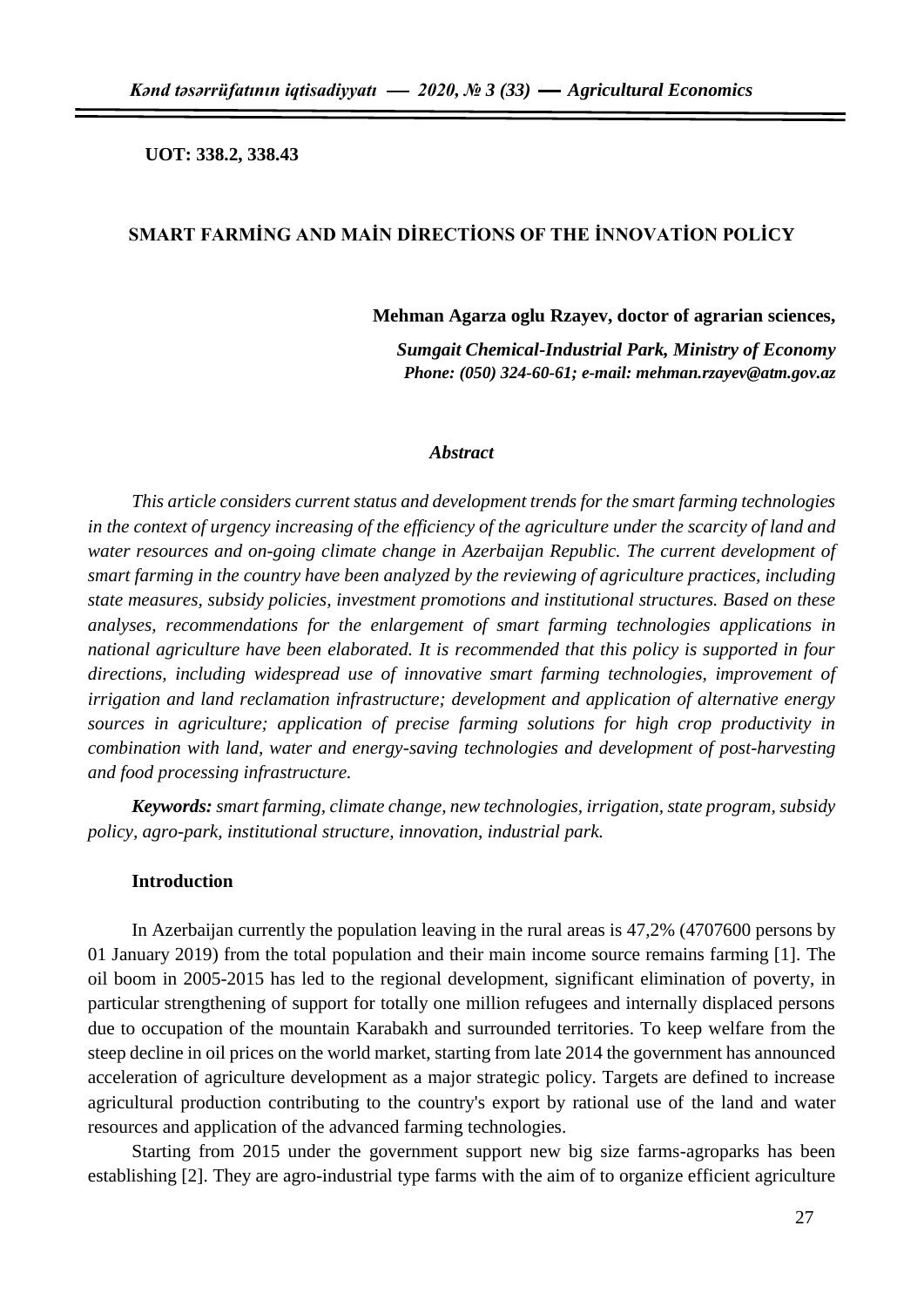business by application of the smart farming technologies, including modern irrigation systems. Decision on establishment of 51 numbers of agro-parks has been made, from which 34 agro-parks are already operational [3]. The government policy to promote small scale farms is also have been developing to keep welfare in the rural places.

In spite of the support measures, the efficiency of the small farms is still low due to the inefficient irrigation infrastructure and water losses, poor agricultural land management, low productivity of the soils, salinity problems and weak financial and institutional capacities of farmers and service organizations.

The challenges originated from the climate changes, including water shortage and temperature raise also require to be seriously taken into consideration. The adaptation and mitigation of the agriculture to the recent climate changes, application of the green economy tools in agriculture is possible by enlargement of the smart farming technologies in agriculture sector in upcoming years. This article addresses the status of the smart farming and outlines future actions for strength agriculture business opportunities in Azerbaijan Republic.

## **Materials and methods**

The object of research is to analyses of the existing situation and drive possibilities for the enlargement of the smart farming applications along the country. As a sources of information official data of state organizations, statistical bodies, as well as external reliable sources were used.

In order to conduct investigations, the main study areas of the smart technologies- irrigation sector, intensive livestock and poultry, greenhouses and smart fishery farms has been considered. Subsidy policy and institutional structure also have been reviewed.

Considering current demand and climate change trends in the country the measures for the enlargement of the smart farming application have been substantiated.

The generalizations are made for the whole territory of the country. From methodological point of view application of the smart technologies is considered as an important measure for efficient usage of the land and water resources, integral part of the mitigation and adaptation policies against the climate changes, high efficiency of the agriculture production, easy operation of the farming technologies starting from farm and up to the higher levels of management.

#### **Discussions and analysis**

#### **1. Smart farming overview**

During the Soviet period, especially after early 1980s, modern agricultural technologies, such as irrigation, drip, injection, irrigation systems, were applied in vineyards and in the cultivation of cereals and fodder crops. Some experimental work has been carried out for underground irrigation systems. The automatic control systems have been applied in main channels. According to statistics, before the collapse of the Soviet Union, about 40,000 hectares of land were irrigated with sprinkler systems and 930 hectares with drip irrigation.

Traditionally, greenhouses were established in Azerbaijan to grow greens, vegetables and flowers for domestic consumption and export to Russia, Ukraine and other republics.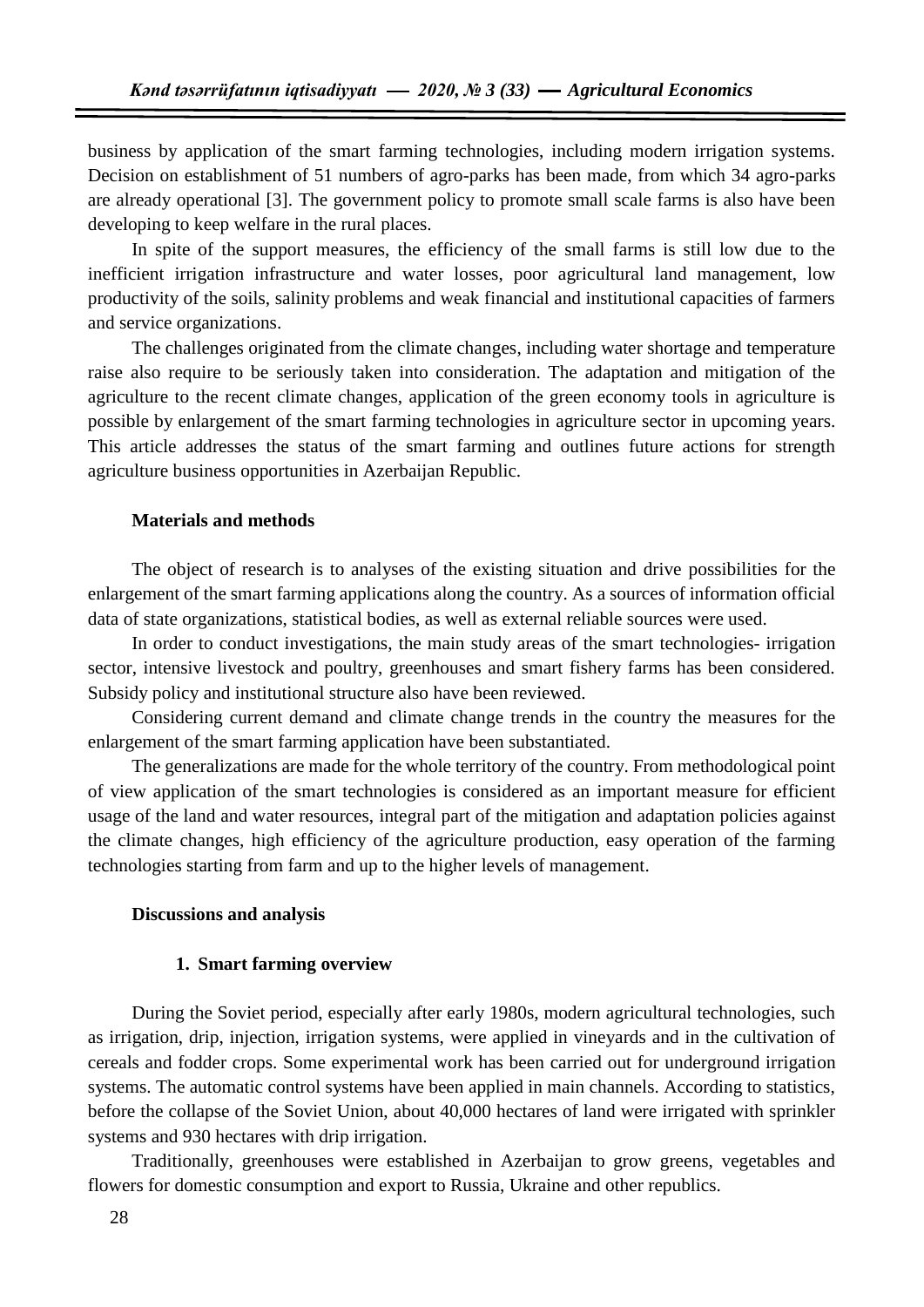But in the early years of independence, the existing irrigation infrastructure received less attention, and operating costs were significantly being reduced, existing schemes and equipment for sprinkler irrigation and drip irrigation system destroyed. Some of the equipment for regulating the canal's flow also failed. After land reforms, part of the big irrigation systems partially lost their technological integrity and the operation and technical control of the systems were carried out according to newly applied market principles.

The irrigation sector has received relatively more support after the oil boom period had started from 2004. Establishment of the new big size agro-parks - agro-industrial type of farms has accelerated this proses.

According to Agro-research Center Ministry of Agriculture the area under the pivot systems are reached to 38425 ha in the end of 2018 *(Table 1.)*.

| <b>District name</b> | <b>Pivot irrigation points</b> | Area, ha |
|----------------------|--------------------------------|----------|
| Agjabadi             | 58                             | 4382.30  |
| Ağsu                 | 24                             | 1446.05  |
| Beylagan             | 72                             | 3297.50  |
| Bilasuvar            | 96                             | 3955.39  |
| Jalilabad            | $\overline{2}$                 | 104.48   |
| Fuzuli               | 10                             | 501.62   |
| Hajigabul            | 86                             | 5519.32  |
| Imishli              | 57                             | 2578.96  |
| Ismayilli            | $\mathbf{1}$                   | 94.49    |
| Kurdamir             | 15                             | 632.44   |
| Qax                  | 9                              | 323.24   |
| Saatl1               | 19                             | 949.79   |
| Salyan               | 15                             | 695.30   |
| Shamakhi             | $\overline{7}$                 | 430.88   |
| Samux                | 74                             | 4434.20  |
| Tovuz                | 129                            | 7656.44  |
| Khachmaz             | 8                              | 383.91   |
| Yevlax               | 17                             | 1039.31  |
| <b>Total</b>         | 699                            | 38425.63 |

**Table 1. Irrigated areas under the sprinkler irrigation**

*Source: Agricultural Economics Research Center, Ministry of Agriculture, 2019.*

Since 2010, establishment of "Azerkosmos" JSC- national satellite operator in Azerbaijan, smart farming projects have been implementing with the various partners such as Ministry of Agriculture, Ministry of Ecology and Natural Resources and others [4].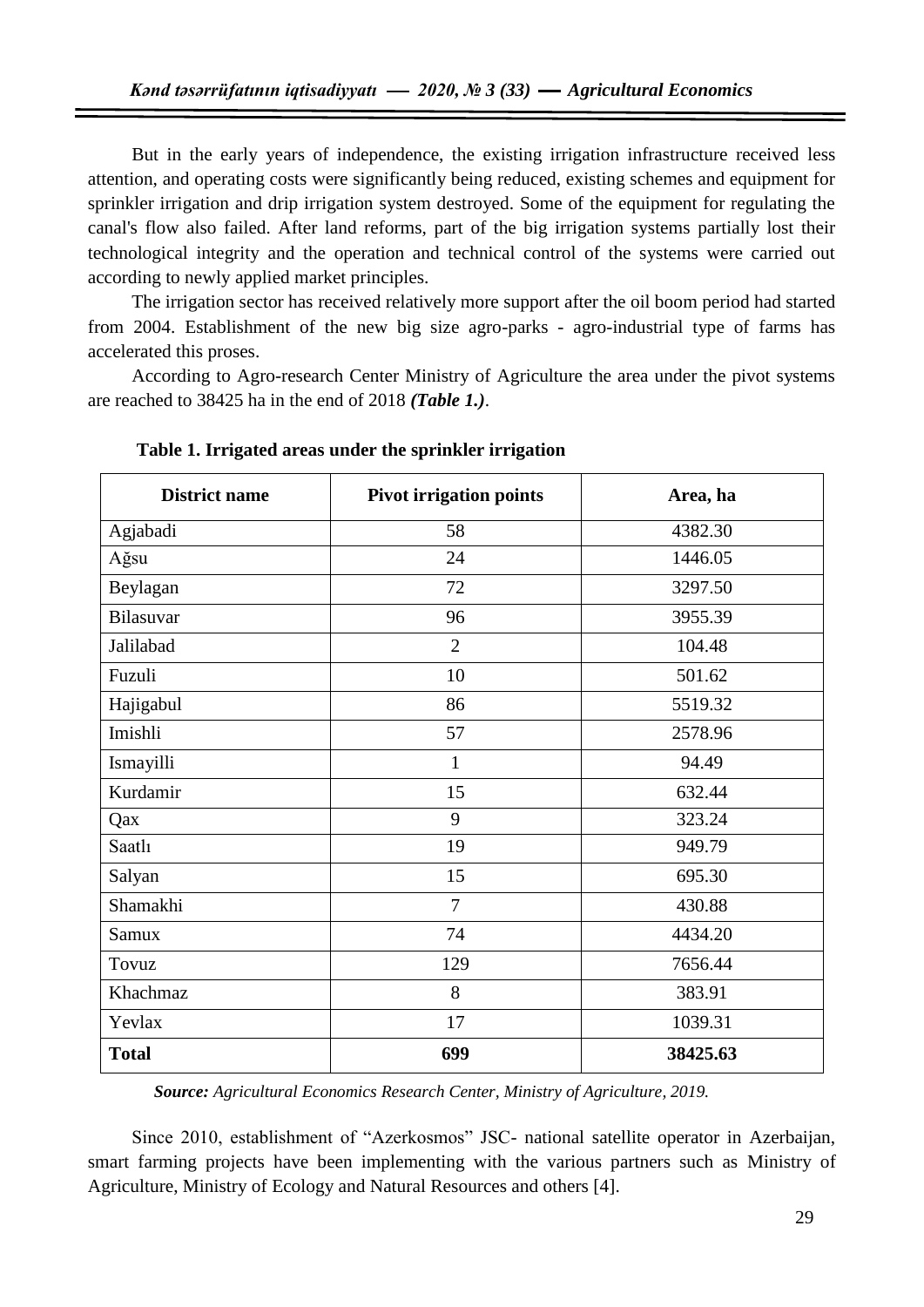Especially in agriculture sector the following projects have been implementing:

- 1. Monitoring of the sown area (agricultural lands under the plants) by satellite images;
- 2. Assessment of the crop development, including by phase of development, irrigated areas, yield forecasting;
- 3. Determination of the soil quality and salinity assessment by the application of the remote sensing technologies;
- 4. Evaluation of the water volumes collected in the water reservoirs;
- 5. Monitoring of actual on-going tillage/ irrigation of the field;
- 6. Monitoring of the agricultural lands for farms subsidy planning.

The development of the greenhouses also accelerated due to the increase of demand for the fresh vegetables during winter period both in the local and international markets.

Thus, we can see that some smart elements of agriculture were applied earlier in Azerbaijan and now the potential for their development is quite favorable, therefore, the acceleration and enlargements in their implementation is advisable.

The smart application in agriculture has not yet widely spread in Azerbaijan due to the following reasons:

1) Land fragmentation and weak capacity of farmers for application of the smart technologies;

2) Insufficient knowledge of farmers on benefits and possibilities of the smart solutions in running of their business;

3) Weak development of the local production for smart solutions and lack of qualified persons, especially in the regions;

4) Weak infrastructure development, including logistic, storage/refrigerator, supply centers in the regions;

5) Limited access to the bank loans and difficulties in mortgage procedures especially for the assets/lands in the villages.

Due to the necessity to increase agricultural production efficiently and environmentally friendly in upcoming years, the following sectors are important to be taken into consideration for smart farm applications in the country:

- 1. Irrigation sector;
- 2. Intensive livestock and poultry;
- 3. Greenhouses;
- 4. Smart fishery farms.

Next sections analyses above sectors from point of the smart farming technologies applications.

*Irrigation:* Most of the irrigation network consists of the earthen canals' systems, which efficiency is technologically low. The traditional irrigation methods, widely applying currently in the regions such as furrow, border strip irrigation also lead to excessive water losses at field level. The government provides currently subsidies for the irrigation water consumption. Therefore, enlargement of advance technology applications is critical issue in Azerbaijan to be taken into consideration for the irrigated agriculture in upcoming period.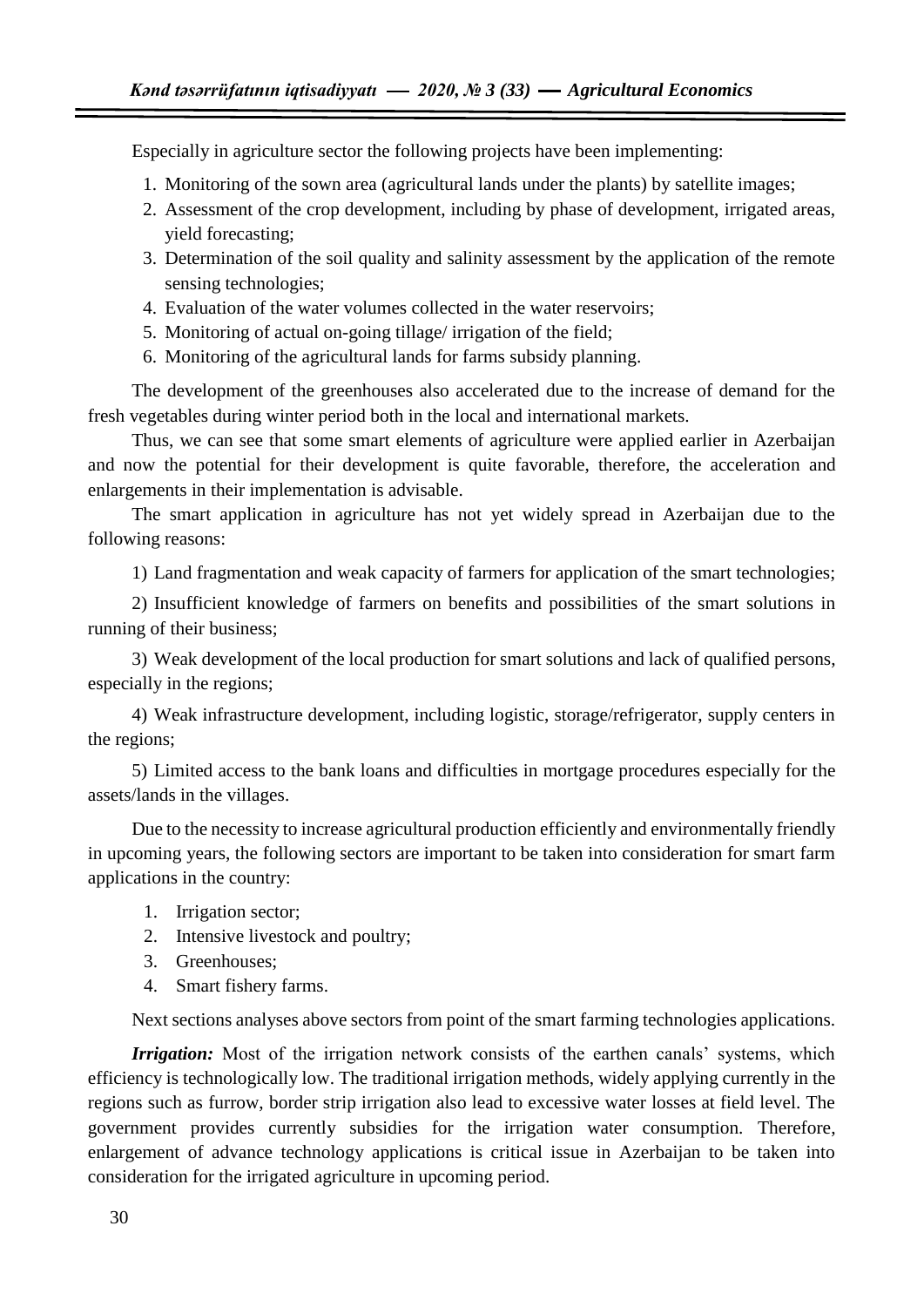*Livestock and poultry:* During 2015-2019 the number of the animals is not changed too much, except poultry head increase by 5,7% and bee units by almost two times *(Table 2.)*.

The dependence the livestock products from import are shown in Table 2.

| <b>Years</b>                  | 2015 | 2016 | 2017  | 2018  | 2019  |
|-------------------------------|------|------|-------|-------|-------|
| All kinds of beef and poultry | 94.7 | 87.9 | 84.7  | 82.7  | 82,5  |
| Beef and meat products        | 91.8 | 93.5 | 86.3  | 85.1  | 86,1  |
| Mutton (goat)/ meat products  | 99.3 | 98.7 | 98.0  | 98.1  | 97,6  |
| Pork and meat products        | 17.8 | 7.0  | 5.6   | 5.5   | 5,3   |
| Poultry and meat products     | 98.6 | 79.1 | 79.7  | 75.9  | 74,6  |
| Milk and dairy products       | 84.3 | 87.7 | 86.1  | 86.7  | 86,3  |
| Eggs                          | 99.7 | 98.8 | 100.5 | 101.5 | 101,8 |

**Table 2. Level of self-sufficiency in livestock products, percent**

*Source: Level of self-sufficiency and import dependency indicators. Statistic Committee of Azerbaijan Republic: https://www.stat.gov.az/source/food\_balances/?lang=en*

As we can observe, during the last four years dependence from the import slightly increased, except pork and milk/dairy products. The government intends to increase local production by adopting of the state program on husbandry development. The draft state program is currently under consideration, which intends construction of the cattle breeding farms with the capacity of 51,000 head livestock, farms for small cattle for 100 thousand head of livestock, 20 leather collecting points, 20 wool mills and 3 wool processing plants, as well as a number of other supportive measures during the 5 years<sup>1</sup>. Thus, intensive farming technology development is necessary to increase livestock production and protection of biodiversity in pastures to prevent overgrazing and greenhouse gas emissions into the atmosphere. The farms with the intensive livestock have been established inside of the some agro-parks establishing after 2015.

*Smart fishery farms:* According to statistic data Azerbaijan has dependence on fishery products about 15%.

| Years                  | 2015      | 2016 | 2017                   | 2018 |
|------------------------|-----------|------|------------------------|------|
| Fish and fish products | 77<br>7.6 | 82.3 | Q <sub>1</sub><br>01.4 | 83.1 |

**Table 3. Level of self-sufficiency in fishery products, percent**

 $\overline{a}$ 

*Source: Level of self-sufficiency and import dependency indicators. Statistic Committee of Azerbaijan Republic. [https://www.stat.gov.az/source/food\\_balances/?lang=en](https://www.stat.gov.az/source/food_balances/?lang=en)*

<sup>1</sup> Source: Agro Science and Innovation Center Ministry of Agriculture.<http://aeim.gov.az/en/pages/10/75>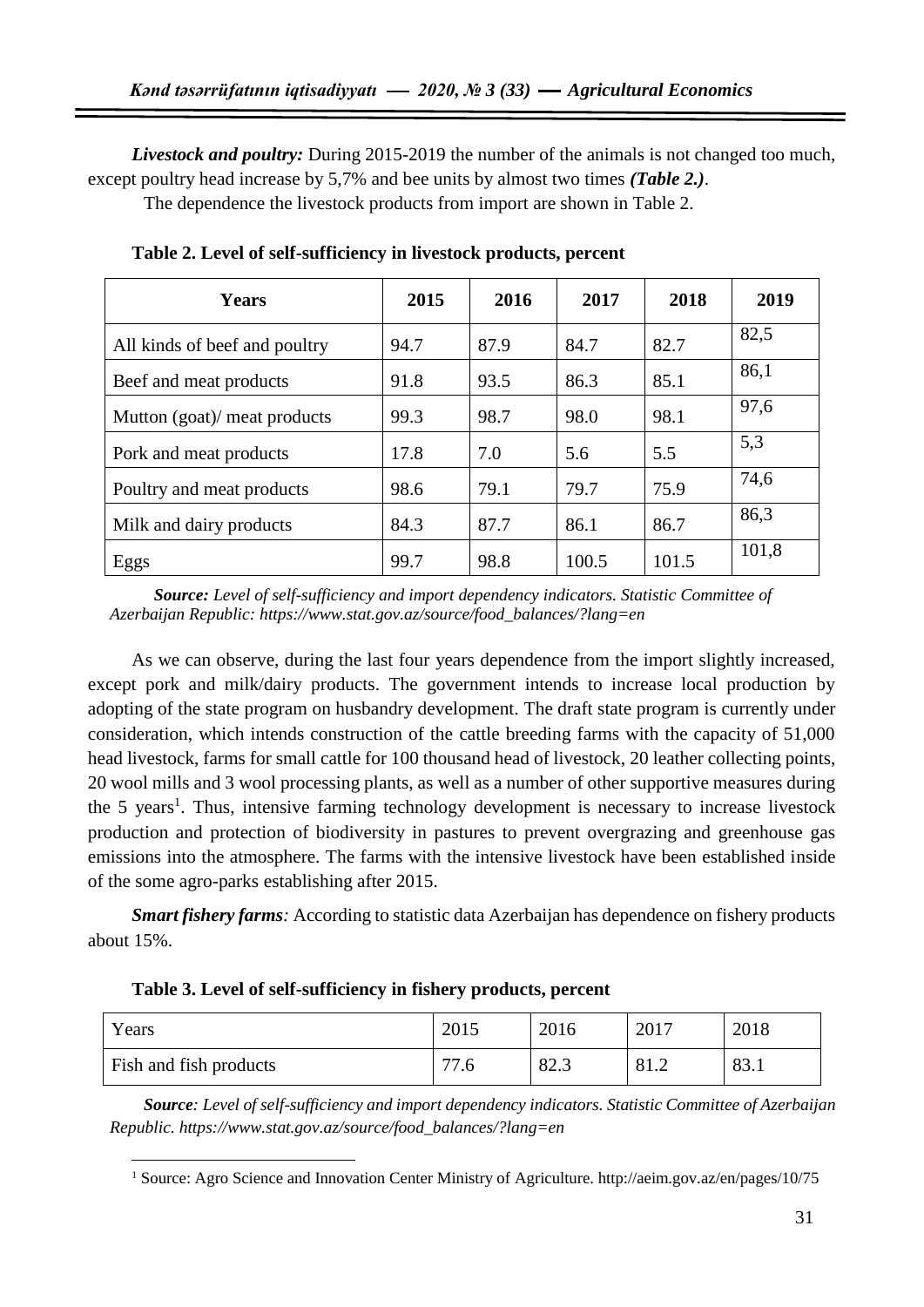Potential to produce more fish meat in the country is quite high. The Azerbaijan Fish Producers and Processors Association has been established in the country on the initiative of individuals and legal entities engaged in fishing, with the support of the Ministries of Ecology and Natural Resources and the Ministry of Agriculture. The main goal of the "Azerbaijan Fish Producers and Processors Association" is to achieve the development of fisheries, the use of new technologies in fisheries and the preservation of ecological balance through the efficient use of natural resources in the country<sup>2</sup>.

*Agro-parks and visions for their development***:** The establishment of agro-parks in Azerbaijan began in 2014. In accordance with the Presidential Decree "On measures to improve governance and accelerate institutional reforms in the agricultural sector", the first agro-park was opened in Shamkir in November 2014. Agro-parks are farms where agricultural production and primary processing enterprises are located together. Therefore, such farms are often called agro-industrial farms. Such farms facilitate the application of new innovations and modern technology in agriculture. From an economic point of view, it is difficult to apply new technologies and modern experience in small farms. Therefore, the large farms are suitable for application of the new technologies. As we know there are two forms of creating large farms; the first of which are cooperatives, and the other of which are large farms. Cooperatives are the most common form in the world. Agro- parks can also be attributed to large farms, but they are not just agricultural enterprises. Along with the agricultural sector, industrial enterprises and services are concentrated here.

Agro-parks play an important role in the intensive production, transportation, storage and sale of agricultural products. As agricultural products are perishable, the sales process must be fast. However, in most cases, it is not possible for farmers to sell their products on time, and as a result, the product spoils. Agro-parks create favorable opportunities for the purchase, sale and profitability of high-quality products by creating production, processing and logistics services in a centralized single area with the application of modern technologies. The conditions created in agricultural parks reduce farmers' infrastructure costs.

By 2020, the number of operated agro-parks in our country has increased to 33. So far, 33 agroparks and large farms with a total state support of 1.1 billion AZN on 153,000 hectares have started operating in the first phase. The activities to create another 18 agro-parks are going on. The new agroparks will be 109,000 hectares with state support 1.3 billion AZN. In general, it is planned to create 52 agro-parks in our country. These farms will cover an area of 262,000 hectares in 33 rayons of the country [16].

Currently all agro-parks management is organized to the Sumqayıt Chemical-İndustrial Park, Ministry of Economy and supportive measures is elaborating to turn them into sustainable farms and strength their business activity.

*Government support -subsidy policy in agriculture:* Starting the 2019 the subsidies is providing through the Subsidiary Information System (SIS), which is a subsystem of EAIS (Electronic Agriculture İnformation System). Farmers who are not registered in this system are not be able to receive subsidies. Farmers have access to a personal account created in EAIS via mobile phones, tablets and computers, will enter information about their farms, forecasts and apply for subsidies without contacting the administration. Information about farmer's land plots registered with

 $\overline{a}$ 

<sup>2</sup> Source: Ministry of Agriculture. [https://www.agro.gov.az/az/news/azerbaycan-baliq-istehsalcilari-ve](https://www.agro.gov.az/az/news/azerbaycan-baliq-istehsalcilari-ve-)emalcilari-assosiasiyasi-ictimai-birliyi-tesis-olunub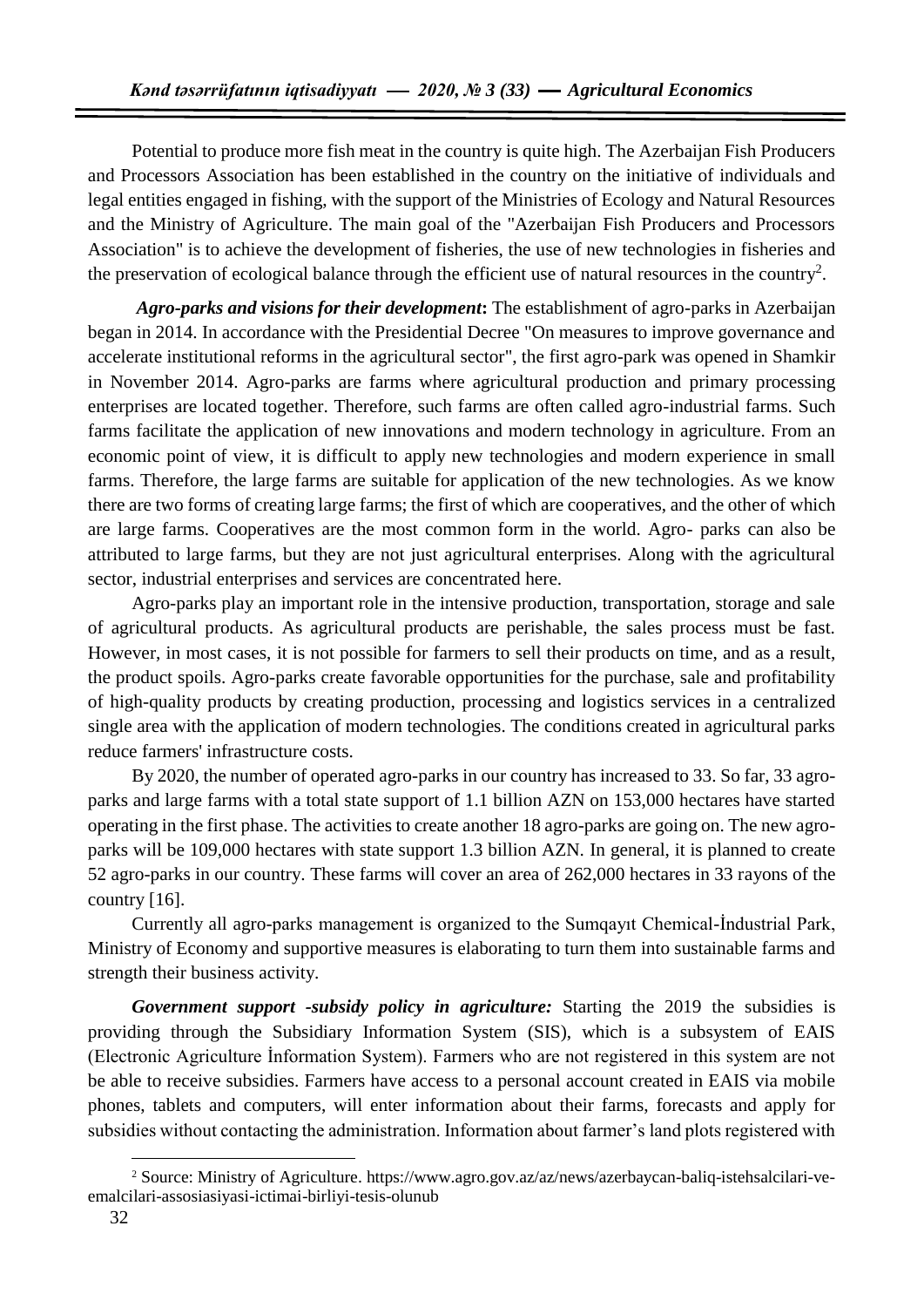EAIS, on planted or planned crops, as well as information of animals to be subsided is reflected in the cabinet. The mechanism of calculation of subsidies considers applying the coefficients to the base amount as defined in 200 AZN. In order to make flexible decisions on the field, the Agricultural Subsidy Council has been established and the Council implements determination of the coefficients [17].

*Subsidies for the sown structure:* The Government of Azerbaijan has newly adopted new subsidy policy for the sown structure. According to the new rules the subsidies applied for the crop growing per ha depend on the type of the crop planted. It covers all crops and connected to the basis amount 200 AZN. Therefore for the various crops the subsidy amount differ from each other.<sup>3</sup> According to the decision of the Agrarian Subsidy Council, intensive orchards include the following orchards with drip irrigation system:

- *Orchards planted with apple, pear, cherry (cherry), plum, peach (nectarine), apricot, cherry and almond plants with a minimum of 650 vegetative seedlings per 1 hectare;*

*- Orchards with a minimum of 450 seedlings per hectare of persimmon and pomegranate plants;*

*- Orchards with a minimum of 650 seedlings per hectare of lemon, orange, tangerine and feykhoa plants;*

*- Orchards with a minimum of 330 bushes per hectare of hazelnut plant;*

*- Orchards with a minimum of 330 seedlings per hectare for medlar, cornelian cherries, oleaster, fig, walnut, olive and other crops.*

Subsidies for vineyards and intensive orchards have been applying planted from 2019. For other orchards, planting subsidies is provided at a factor of 1.2. In other orchards to be subsidized, the minimum number of seedlings planted per hectare is 90.

*Subsidies for breeding animals:* The amount of the state subsidy for the breeding animals is 60% of the price. The remaining amount of the price is paid by the bank as a loan.

*Subsidies for the imported farming equipment:* According to the rules the subsidies currently the amount of the subsidy is 40% of the customs value of the imported equipment. First payment is at list 20% from the price and the remaining amount of the price is paid by the bank as an interest-free loan.

## **2. Local market: main suppliers of the smart farm equipment**

In Azerbaijan there are local and several foreign companies supplying the smart agriculture technologies. Most of them operate in the market by establishment of the local office or through local partners *(Table 4.)*.

Azerbaijan intends to modernize the agricultural sector by application of advanced technologies to increase the export potential of the country. In order to have successful solutions at different sector levels, various associations have been establishing in the country. Special Department for working with these associations has been established in the Ministry of Agriculture. The main goal is to support the local business community in access to the loans, technologies as well as to find reliable partners from the world. The associations also have been established to listen to the problems of the

 $\overline{a}$ 

<sup>3</sup> Source: AKIA. http://akia.gov.az/az/single/36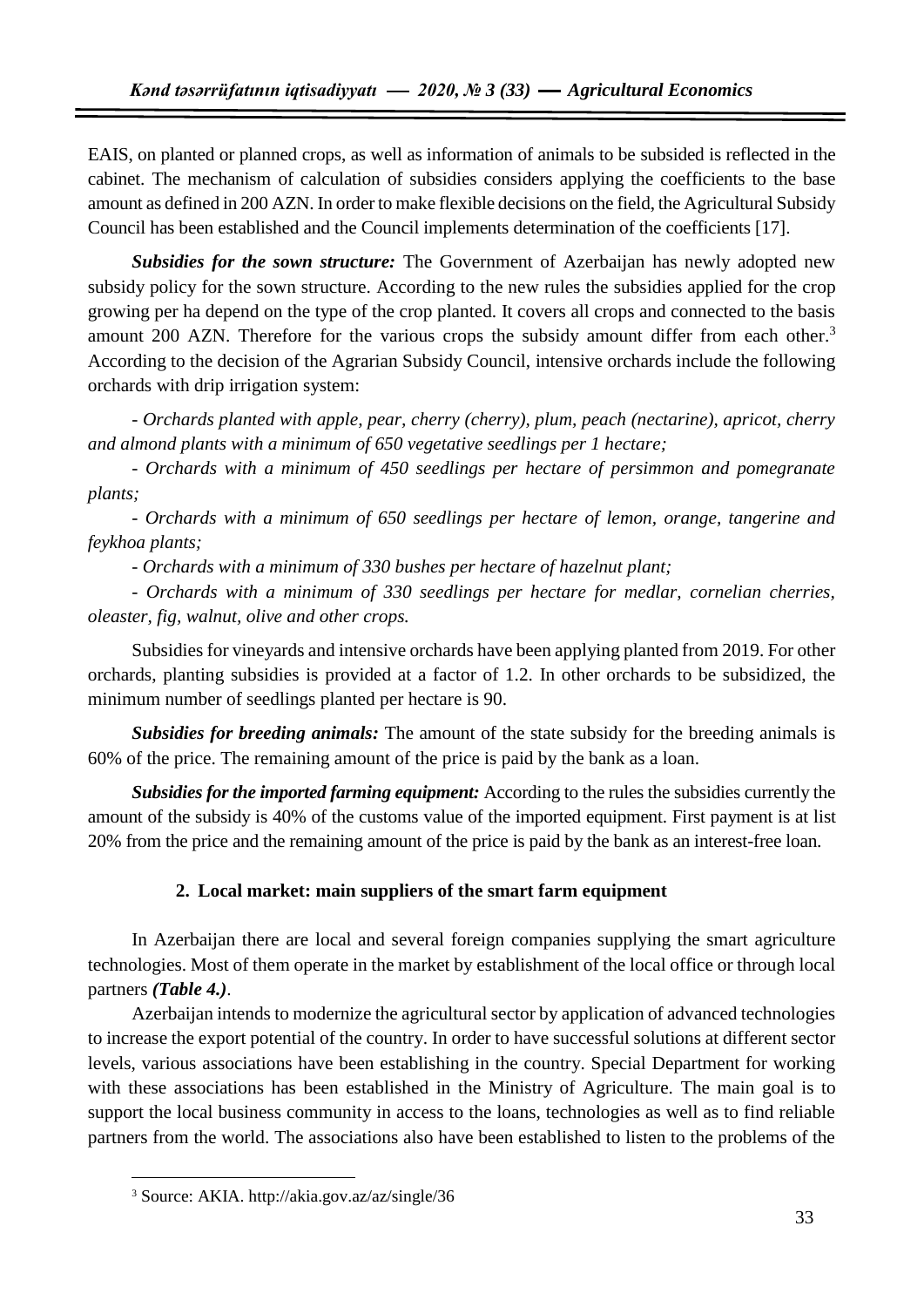local companies and prepare favorable changes into the local legislation for easy business development in the country. Associations can also help foreign companies, willing to enter the Azerbaijan market to find local partners for future cooperation and implementation of the joint projects.

| Company                                                                                                                                                                                                                                          | <b>Products</b>                                                                                                                                                                                                                                                            |  |  |  |  |
|--------------------------------------------------------------------------------------------------------------------------------------------------------------------------------------------------------------------------------------------------|----------------------------------------------------------------------------------------------------------------------------------------------------------------------------------------------------------------------------------------------------------------------------|--|--|--|--|
| Polyagro LLC                                                                                                                                                                                                                                     | Irrigation equipment.                                                                                                                                                                                                                                                      |  |  |  |  |
| <b>SMINAGRO</b>                                                                                                                                                                                                                                  | Smart solutions.                                                                                                                                                                                                                                                           |  |  |  |  |
| Agromarket<br>Service LLC                                                                                                                                                                                                                        | Smart solutions Valley Irrigation Systems/Control Panels; Agricultural<br>machinery; Sprayers; Seed sowing machines; Cultivator, Plowing machines,<br>Feed mixers etc.                                                                                                     |  |  |  |  |
| Growgroup                                                                                                                                                                                                                                        | Mini plants for agrarian complex; Procuring (greenhouses, hothouses); the<br>specialized stock and accessories; Micro cells and mineral additives; Plant<br>growing; Equipment for plant growing; Smart and control systems for plant<br>growing; Agricultural production. |  |  |  |  |
| <b>METAK</b>                                                                                                                                                                                                                                     | Mini plants for agrarian complex; Procuring (greenhouses, hothouses);<br>Growing fruits and vegetables; Compact equipment for garden work;<br>Inventory, garden equipment.                                                                                                 |  |  |  |  |
| NPC Agro<br>Cons. and Eng.                                                                                                                                                                                                                       | Plant growing; Progressive technologies; Smart and control systems for plant<br>growing; Inventory, tools and equipment for garden.                                                                                                                                        |  |  |  |  |
| <b>NETAFIM</b>                                                                                                                                                                                                                                   | Irrigation equipment; Drip irrigation systems.                                                                                                                                                                                                                             |  |  |  |  |
| <b>ONURPLAST</b><br><b>LLC</b>                                                                                                                                                                                                                   | Irrigation equipment; Machines and the equipment for irrigation; Drip<br>irrigation systems; Water treatment systems.                                                                                                                                                      |  |  |  |  |
| <b>PRIOR</b><br><b>LEASING</b>                                                                                                                                                                                                                   | industries/Poultry/Fish<br>industries;<br>Agricultural<br>production;<br>Animal<br>Agricultural technique and equipment; Irrigation equipment; Leasing.                                                                                                                    |  |  |  |  |
| <b>SHABRAN-D</b>                                                                                                                                                                                                                                 | Irrigation projects preparation, installation works and material selling.                                                                                                                                                                                                  |  |  |  |  |
| <b>SUMGAIT</b><br><b>TECHNOLOG</b><br><b>Y PARK</b>                                                                                                                                                                                              | Plant growing; Machines and the equipment for plant growing; Agricultural<br>technique and equipment; Cultivating techniques; Irrigation equipment;<br>Machines and the equipment for irrigation; Drip irrigation systems; Spare<br>parts for tractors.                    |  |  |  |  |
| Green Farms<br>Azerbaijan                                                                                                                                                                                                                        | Establishment of green farms.                                                                                                                                                                                                                                              |  |  |  |  |
| <b>ARIS LLC</b>                                                                                                                                                                                                                                  | Selling all types of irrigation systems and installing the latest technologies for<br>gardens, villas and sown areas.                                                                                                                                                      |  |  |  |  |
| Irrigation systems; valves; automatic flow valves; control valves; ball valves;<br>Azertexnolayn<br>pipes; polyethylene pipes; polypropylene pipes; metal pipes; steel tubes;<br><b>LLC</b><br>fittings; water pipe fittings; gas pipe fittings. |                                                                                                                                                                                                                                                                            |  |  |  |  |

**Table 4. Information on some local companies for smart applications**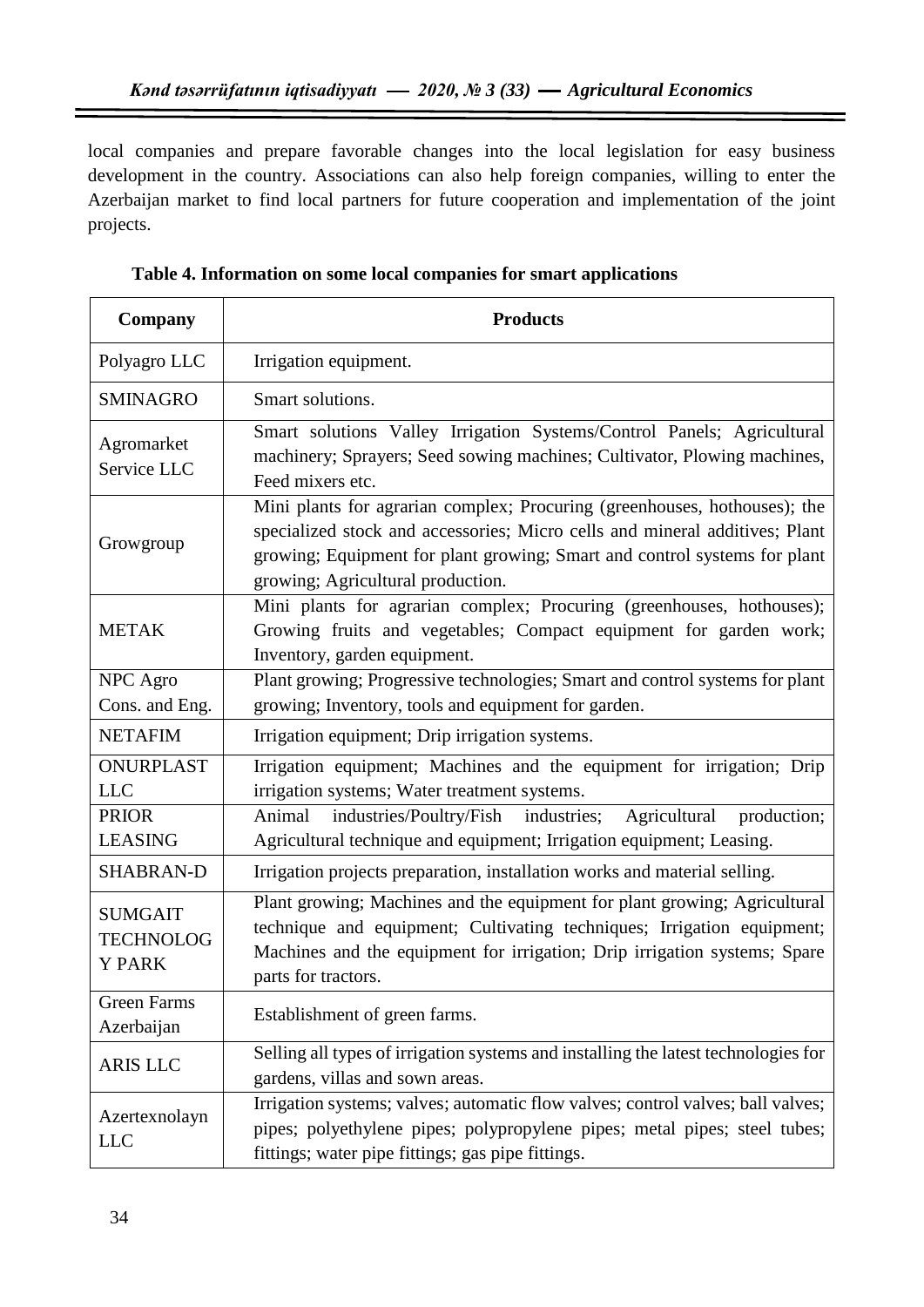The Associations are the right places to organize business discussions with both of the local and foreign partners for smart technologies. They also are able to connect the business community, including the private and public sectors, interested banks as well as foreign companies.

## **3. Plans for smart agriculture development in Azerbaijan**

The GOA has adopted "State Program of socio-economic development of the regions of the Republic of Azerbaijan in 2019-2023" approved by Decree of the President of the Republic of Azerbaijan № 500 from 29 January 2019. According to the action plan of this document some examples from the activities for the smart farming is shown in *Table 5* [17].

The smart village projects are intended to be implemented in Barda and İsmayilli rayons (task numbers 7.3.10.2 and 7.3.23.2) to support technology applications in rural places and welfare in the village.

| $\bf No$ | The name of activity                                                                                                                                                                                                                                                                                                                                                                                                                                                                                                                                                  | <b>Time</b> | <b>Executors</b>                                                                                |
|----------|-----------------------------------------------------------------------------------------------------------------------------------------------------------------------------------------------------------------------------------------------------------------------------------------------------------------------------------------------------------------------------------------------------------------------------------------------------------------------------------------------------------------------------------------------------------------------|-------------|-------------------------------------------------------------------------------------------------|
| 7.1.69.  | Construction of new agro-gardens (157 ha) and<br>installation of drip irrigation system on the<br>Salyan-Bilasuvar section of the New Alat-<br>Astara highway outside the road protection<br>zone;<br>Construction of new agro-gardens (45 ha) and<br>drip irrigation system in the administrative<br>territory of Salyan region (Shirvan National<br>Park) of Alat-Astara highway;<br>Construction of new agro-gardens (35 ha) and<br>installation of drip irrigation system outside the<br>protection zone of the Baku-Guba highway 34-<br>42 km (Absheron region). | 2019-2023   | Ministry of Ecology<br>and Natural<br>Resources,<br>Local Rayon<br><b>Executive Authorities</b> |
| 7.1.75.  | Continuation of measures to clean<br>up<br>contaminated lands including:<br>Rehabilitation of contaminated area in the<br>territory of Surakhani region, around the<br>former iodine-bromine plant (100 ha), planting<br>of greenery and construction of drip irrigation<br>system                                                                                                                                                                                                                                                                                    | 2019-2023   | Ministry of Ecology<br>and Natural<br>Resources, State Oil<br>Company                           |

|  | Table 5. Some examples for Smart farming activities intended in the State Program of |  |  |  |  |
|--|--------------------------------------------------------------------------------------|--|--|--|--|
|  | socio-economic development of Republic of Azerbaijan                                 |  |  |  |  |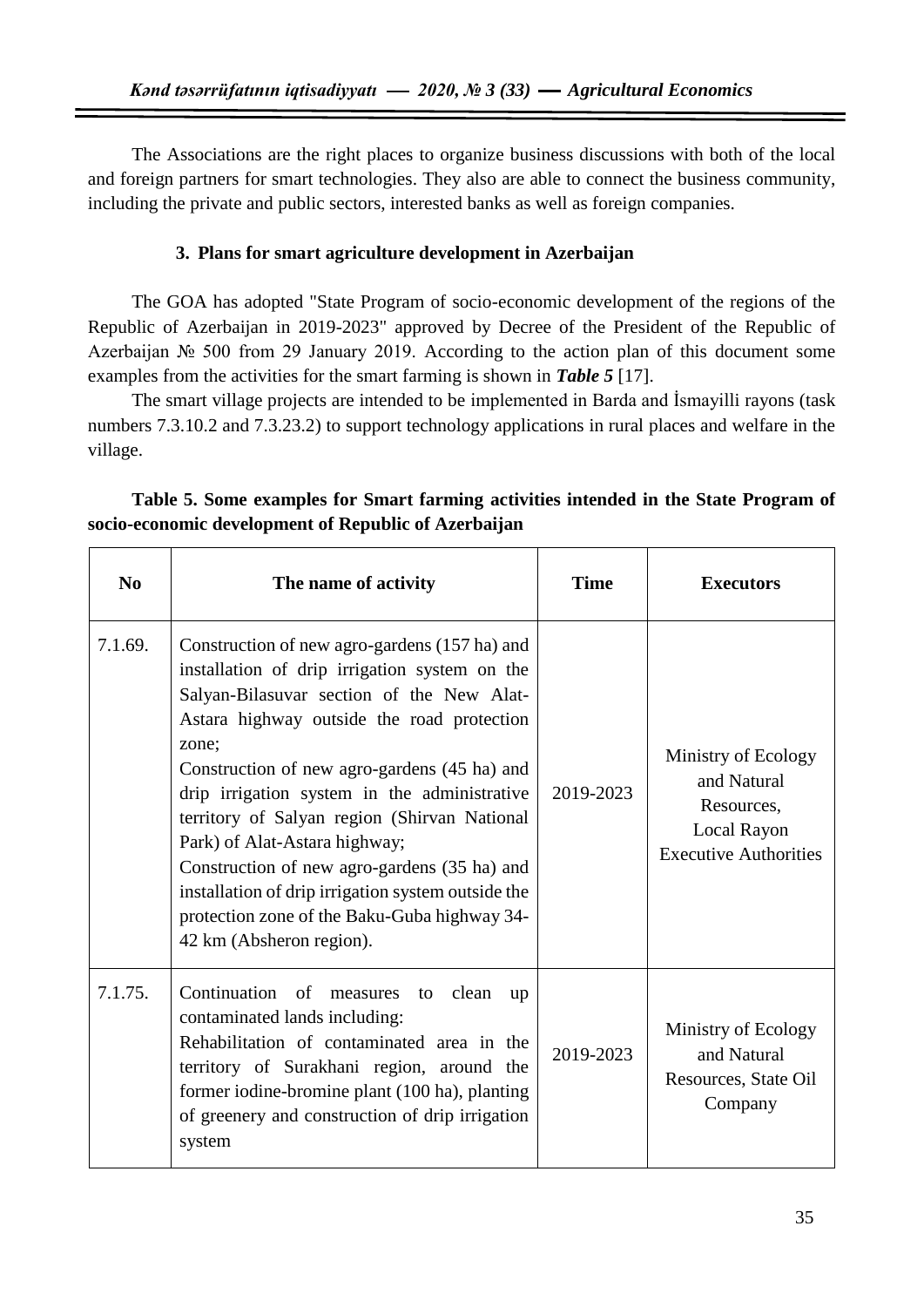| 7.1.86    | Development and implementation of pilot<br>projects related to the use of renewable energy<br>sources in irrigation                                                                                                                                                                                                                                                                                                                                                                                                                                                                                                                                                                                                                                                                                                                                       | 2019-2021 | Ministry of Energy,<br>Ministry of<br>Agriculture,<br>"Amelioration and<br>Water Management"<br>OJSC, local executive<br>authorities                 |
|-----------|-----------------------------------------------------------------------------------------------------------------------------------------------------------------------------------------------------------------------------------------------------------------------------------------------------------------------------------------------------------------------------------------------------------------------------------------------------------------------------------------------------------------------------------------------------------------------------------------------------------------------------------------------------------------------------------------------------------------------------------------------------------------------------------------------------------------------------------------------------------|-----------|------------------------------------------------------------------------------------------------------------------------------------------------------|
| 7.3.10.2  | Development of agricultural production and<br>processing in Barda rayon, including:<br>Establishment of an agro-complex for cotton<br>growing;<br>Establishment of an agro-park for cotton<br>growing on an area of 2,000 hectares;<br>Planting of sugar beet, corn, soybean, barley<br>and construction of relevant infrastructure on<br>the area of 1500 hectares;<br>Implementation of the "Smart Village" project;<br>Establishment of small and medium-sized grain<br>processing enterprises; Establishment of a<br>grain supply point;<br>Construction of a granary;<br>Establishment of a modern model farm for the<br>production of grain products (soft wheat) on an<br>area of 50 hectares;<br>Development and implementation<br>of<br>a<br>development plan for grain growing;<br>Construction of collection points for drying wet<br>cocoons. | 2019-2023 | Entrepreneurs,<br>Ministry of<br>Agriculture, Ministry<br>of Economy,<br>"Azerbaijan Industrial<br>Corporation" OJSC,<br><b>Local Executive Body</b> |
| 7.3.14.2. | Ismayıllı rayon:<br>Establishment of an agro-park for cotton,<br>horticulture and vegetable growing on an area<br>of 5826 hectares;<br>Establishment of 50 ha potato farm;<br>Creation of a modern livestock complex of<br>1200 heads;<br>Establishment of small and medium-sized grain<br>processing enterprises;<br>Establishment of a grain supply point;<br>Construction of a granary;                                                                                                                                                                                                                                                                                                                                                                                                                                                                | 2019-2023 | Entrepreneurs,<br>Ministry of<br>Agriculture, Ministry<br>of Economy, local<br>executive power                                                       |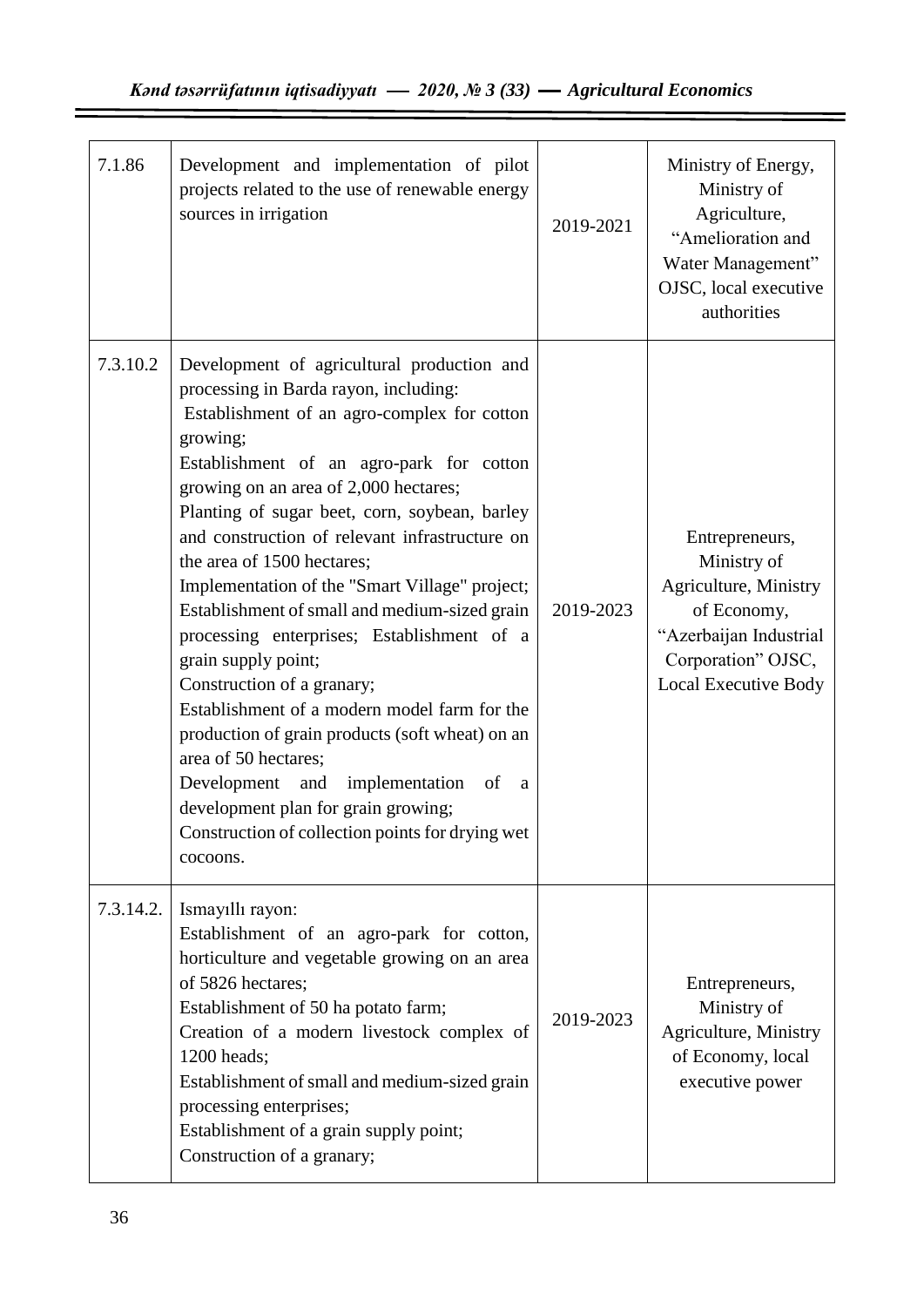|           | Establishment of a modern model farm for the<br>production of grain products (soft wheat) on an<br>area of 50 hectares;<br>Development and<br>implementation of<br>a a<br>development plan for grain growing;<br>Continuation of measures to establish a farm<br>with the use of pivot irrigation systems.                                                                                                                                                                                                                                                                                              |           |                                                                                                |
|-----------|---------------------------------------------------------------------------------------------------------------------------------------------------------------------------------------------------------------------------------------------------------------------------------------------------------------------------------------------------------------------------------------------------------------------------------------------------------------------------------------------------------------------------------------------------------------------------------------------------------|-----------|------------------------------------------------------------------------------------------------|
| 7.3.22.2. | Ağsu rayon:<br>Establishment of modern livestock farms;<br>Establishment of feed and seed production<br>complex;<br>Expansion of pomegranate processing area;<br>Establishment of agriculture on 1500 hectares<br>(with pivot irrigation system on 500 hectares);<br>Construction of collection points for drying wet<br>cocoons;<br>Establishment of intensive horticultural farms,<br>continuation of measures for the development<br>of beekeeping.                                                                                                                                                  | 2019-2023 | Entrepreneurs,<br>Ministry of<br>Agriculture, Ministry<br>of Economy, Local<br>executive power |
| 7.3.23.2  | Development of agricultural production and<br>processing in Ismayilli rayon, including:<br>Expansion of the existing agro-park on crop<br>production created in the area of 602 hectares;<br>Implementation of the "Smart Village" project;<br>Establishment of a modern model farm for the<br>production of grain products (durum wheat) on<br>an area of 50 hectares;<br>Construction of a seed processing plant;<br>Continuation of measures for the production of<br>vegetable oils, the establishment of a dairy and<br>meat processing plant, the development of fruit<br>growing and beekeeping. | 2019-2023 | Entrepreneurs,<br>Ministry of<br>Agriculture, Ministry<br>of Economy, Local<br>executive power |

## **Recommendations and conclusions**

Currently, Azerbaijan has a strong ambition to transfer new technologies to the non-oil sector due to the instability of oil prices in the world markets. As agriculture is an important sector for the rural population, and main sources of their incomes, in upcoming years the government is expected to put huge investments into this sector modernization.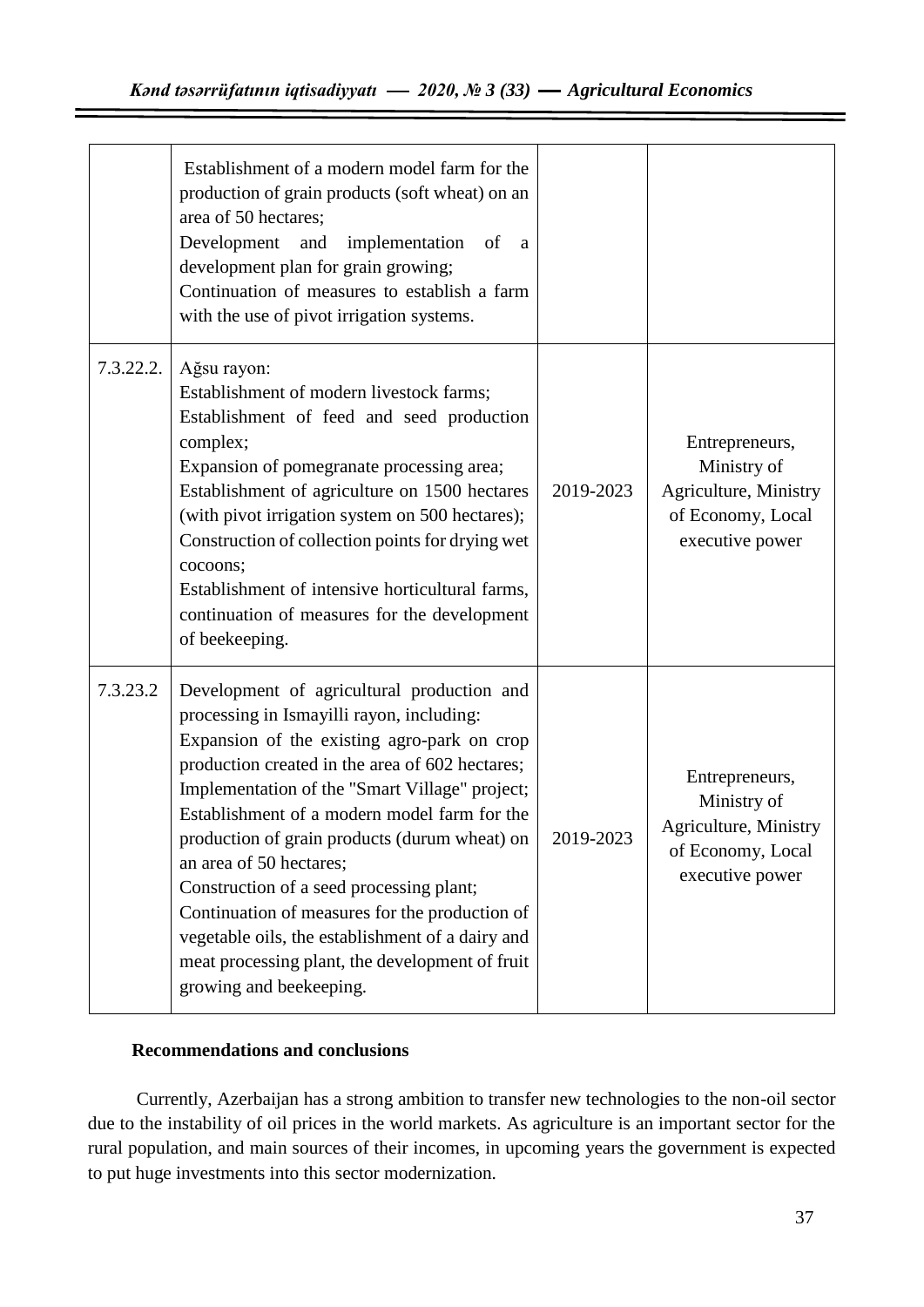The application of smart technologies in agriculture is dictated due to the limited water and land resources, worsening of environment, heavy dependence on imports, and the necessity for food security to satisfy the growing population, as well as requirements for sustainable rural development.

New agricultural technologies are applied by the both government and the private sector. Trends and needs in the development of agriculture, require an increase in investments in intensive and resource-saving technologies in the regions of Azerbaijan. It is recommended that this policy *will be supported in four directions:*

*1. Widespread use of innovative smart farming technologies, improvement of irrigation and land reclamation infrastructure;*

*2. Development and application of alternative energy sources in agriculture;*

*3. Application of precise farming solutions for high crop productivity in combination with land, water and energy-saving technologies;*

*4. Development of post-harvest/food processing infrastructure in the regions*.

There is possibility to organize production of equipment in Azerbaijan and enjoy with the tax free privileges through Sumgait Chemical Industrial Park. Advantages are new infrastructure, tax and customs incentives, logistics, free trade opportunities, one-stop shop, research and development. Industrial parks offer sewer lines, chemical waste, rain, potable, process, fire water supply networks, natural gas supply lines, power lines, substations, transmitters, distribution points, roads and railways, fiber- optic cable lines for the use of residents. The residents of Sumgait Chemical Industrial Park, Mingachevir Industrial Park, Garadagh Industrial Park and Pirallahi Industrial Park are exempted for 10 years from corporate income tax; property tax; land tax; VAT for imported machinery, technological equipment and plant. In addition, residents of industrial parks for a period of 7 years are exempted from customs duties on imported machinery, technological equipment and plant. In accordance with clause No. 6.0.10 of the "Model Regulations on Industrial Parks" approved by the Decree of the President of the Republic of Azerbaijan, dated April 24, 2013, No. 865, managing organization implements representative function ("One window") on behalf of resident of industrial park on getting permission for construction and operation of construction project.<sup>4</sup>

Efficiency of the small landowner agriculture is critical, especially the issue of rational usage of the agricultural land resources. In this regard, the state policy encourages the implementation of land consolidation projects to ensure the easy transfer of technological innovations to the existing agricultural system. In parallel smart application for the small farms also should be considered important element of the rural development.

It is necessary to accelerate activities on elaboration and proposals of new projects with the relevant state bodies and private partners involved in the various aspects of the smart technologies applications into Azerbaijan agriculture sector jointly with the public- private partnership instruments.

 $\overline{a}$ 

<sup>4</sup> <https://scip.az/en/page/haqqimizda/umumi-melumat>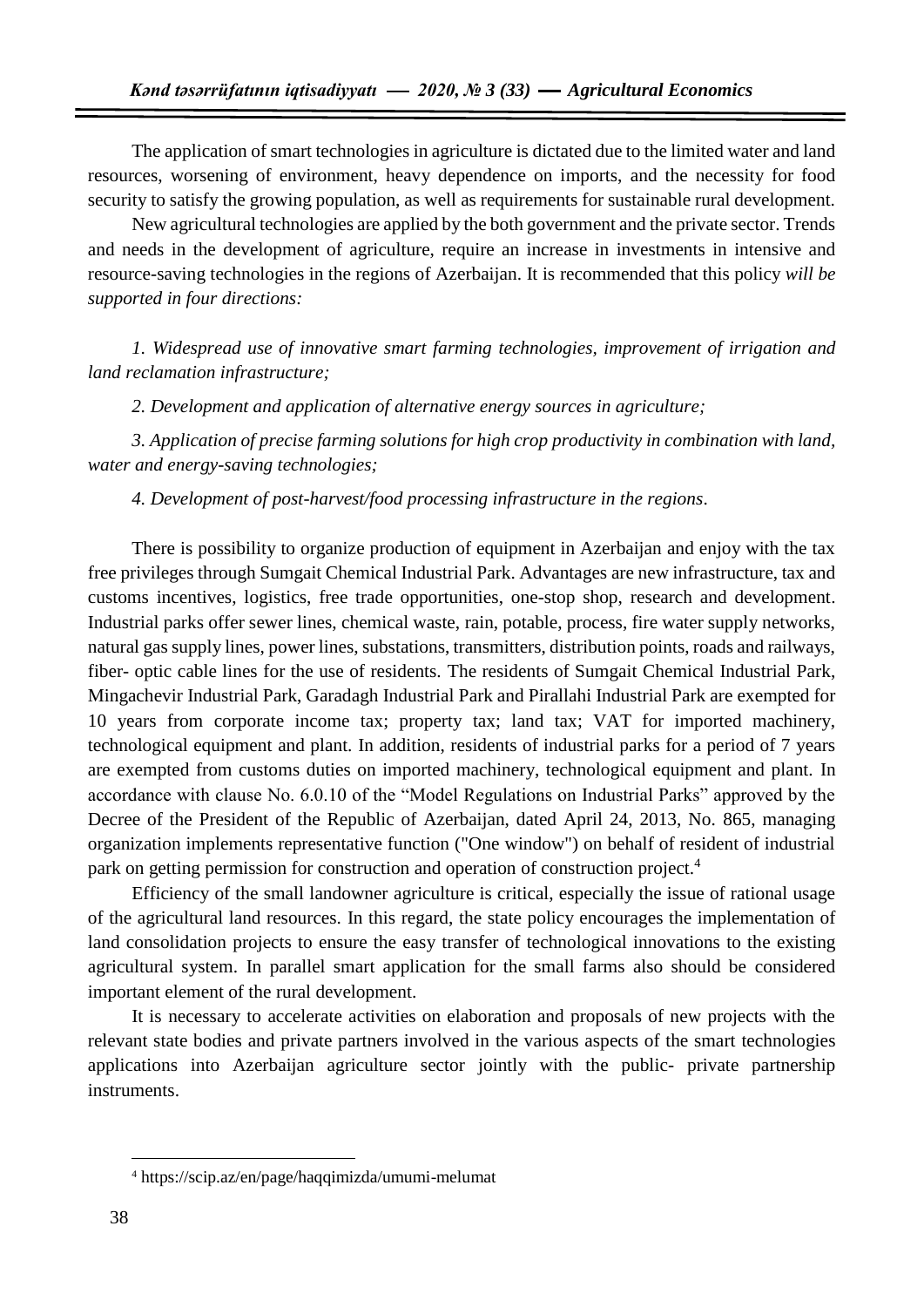## **References:**

- 1. Demographic indicators of Azerbaijan. Retrieved from: <https://www.stat.gov.az/source/demoqraphy/>
- 2. Decree of the President of the Republic of Azerbaijan on measures to improve governance in the agricultural sector and accelerate institutional reforms from 16.04.2014. Retrieved from: <https://president.az/articles/11447>
- 3. The number of agro-parks gives a new impetus to the development of the agricultural sector. Retrieved from:<http://www.movqe.az/news/iqtisadiyyat/152596.html>
- 4. Azerkosmos JSC web page. Retrieved from:<https://azercosmos.az/?lang=en>
- 5. Mammadov Q., Hashimov A., Rzayev M. Sustainable agriculture and environment: how the modern policy is promoted in Azerbaijan context. International Journal of Agricultural and Environmental Research. 2018; 4(4): 223 -237. Retrieved from: [https://www.academia.edu/38711434/SUSTAINABLE\\_AGRICULTURE\\_AND\\_ENVIRONM](https://www.academia.edu/38711434/SUSTAINABLE_AGRICULTURE_AND_ENVIRONMENT_HOW_THE_MODERN_POLICY_IS_PROMOTED_IN_AZERBAIJAN_CONTEXT) [ENT\\_HOW\\_THE\\_MODERN\\_POLICY\\_IS\\_PROMOTED\\_IN\\_AZERBAIJAN\\_CONTEXT](https://www.academia.edu/38711434/SUSTAINABLE_AGRICULTURE_AND_ENVIRONMENT_HOW_THE_MODERN_POLICY_IS_PROMOTED_IN_AZERBAIJAN_CONTEXT)
- 6. Food and Agricultural Organization of the United Nation, 2014. Building a common vision for sustainable food and agriculture. Principles and approaches. Rome: 4-46.
- 7. Azerbaijan Economic Reforms Review, 2017. Retrieved from: [http://ecoreform.az/store//media/ekspert\\_yazilari/august\\_issue/SYX](http://ecoreform.az/store/media/ekspert_yazilari/august_issue/SYX-kend%20teserrufati_en_.pdf)[kend%20teserrufati\\_en\\_.pdf](http://ecoreform.az/store/media/ekspert_yazilari/august_issue/SYX-kend%20teserrufati_en_.pdf)
- 8. Strategic Roadmap for production and processing of the agricultural products. Retrieved from: [https://mida.gov.az/documents/strateji\\_yol\\_xeritesi\\_kend\\_teserrufati\\_mehsullarinin\\_istehsalina](https://mida.gov.az/documents/strateji_yol_xeritesi_kend_teserrufati_mehsullarinin_istehsalina_ve_emalina_dair.pdf) [\\_ve\\_emalina\\_dair.pdf](https://mida.gov.az/documents/strateji_yol_xeritesi_kend_teserrufati_mehsullarinin_istehsalina_ve_emalina_dair.pdf)
- 9. Irrigated lands in Azerbaijan Republic. State Statistical Committee of Azerbaijan, 2019. Retrieved from:<https://www.stat.gov.az/source/agriculture/?lang=en>
- 10. Main indicators characterizing protection of water resources and their rational use. Retrieved from:<https://www.stat.gov.az/source/environment/?lang=en>
- 11. Ahmadzade AC, Hashimov AC. Encyclopedia. Amelioration and Water Management. Baku, Radius, 632 p., 2016.
- 12. Social-economic development. Statistic Information. Statistic Committee of Azerbaijan Republic. January 2020, p. 46-47. Baku, 2020.
- 13. Number of greenhouses in the country announced. Retrieved from: <https://modern.az/az/news/227901>
- 14. "Smart greenhouses" are being installed in the country. Retrieved from: <https://finans.az/xeber/kend-teserrufati-nazirliyi-olkede-agilli-istixanalar-qurasdirir.html>
- 15. Agriculture Ministry establishes smart greenhouses. Retrieved from: <https://www.azernews.az/region/136800.html>
- 16. The number of agro-parks gives a new impetus to the development of the agricultural sector. Retrieved from:<http://www.movqe.az/news/iqtisadiyyat/152596.html>
- 17. Rules for subsidizing agricultural production. Retrieved from:<https://president.az/articles/33663>
- 18. "State Program of socio-economic development of the regions of the Republic of Azerbaijan in 2019-2023" approved by Decree of the President of the Republic of Azerbaijan № 500 from 29 January 2019. Retrieved from:<http://www.e-qanun.az/framework/41320>